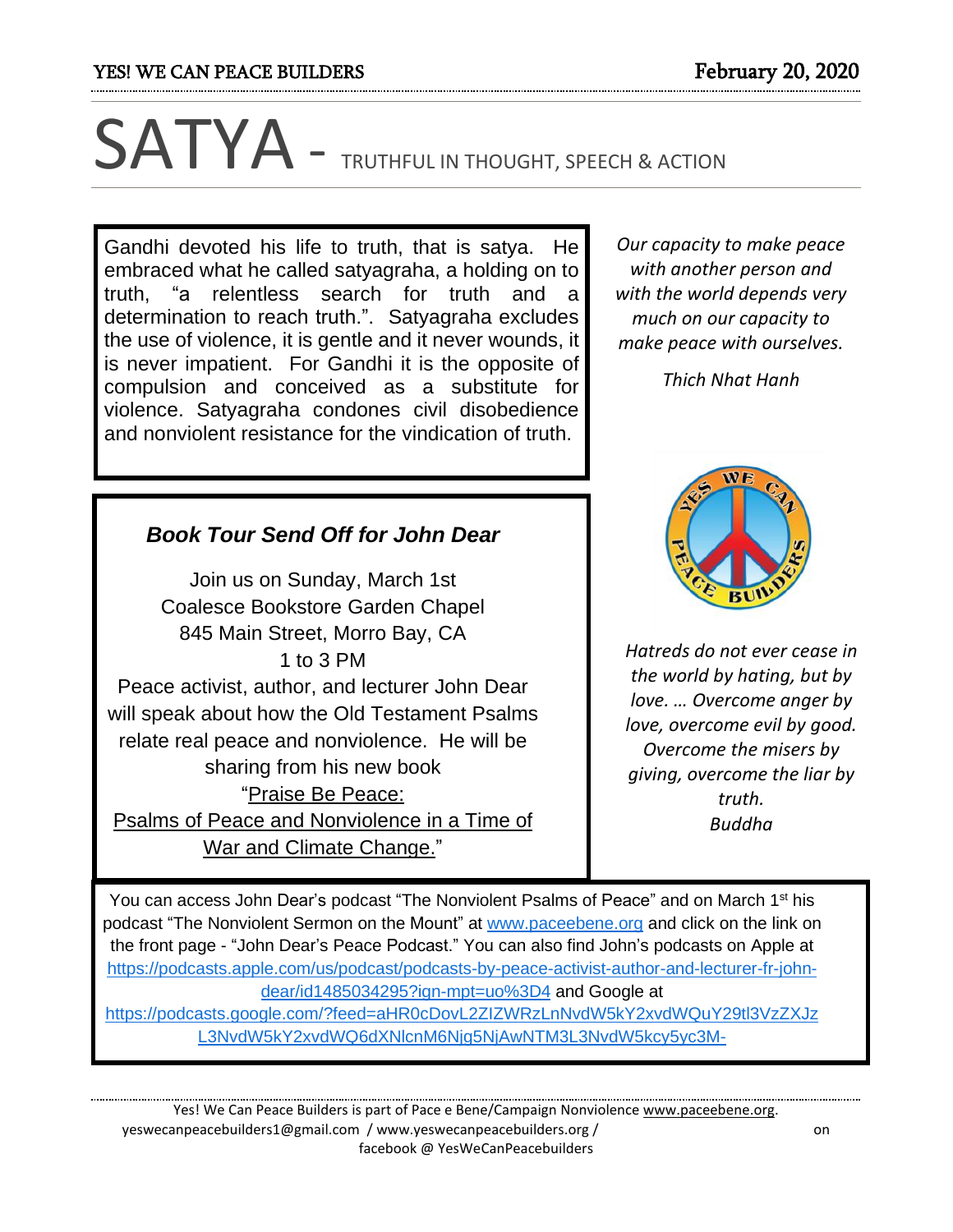# **The Great Misunderstanding The Great Misunderstanding By: Ruth Ann Angus**

In the last issue of SATYA the "Truth of Nonviolence" described the difference between a hyphenated non-violence and a non-hyphenated nonviolence indicating that true nonviolence requires dedication and action on our parts, not just believing we are truly nonviolent because we do not do violent actions. It is a subtle difference but vitally important to understand.

Misunderstanding nonviolence is probably the biggest cause of misunderstanding peace. What is meant by a misunderstood peace? Kazu Haga, in her book "*Healing Resistance: A Radically Different Response to Harm*" gives true examples where violent incidents that have been stopped by means that were not justified have resulted in statements that peace has been restored. For instance, she cites the case of a black woman attending a southern university in 1956 causing riots to break out. Claiming the woman's presence caused a threat to the safety of everyone on campus, the University's solution was to expel her. Afterwards they stated that peace had returned to the campus. It begs the question as to how this can be called peace. If this can be so, then what is peace?

There appears to be different definitions of peace. I live in a peaceful neighborhood because it is quiet. The town I live in is peaceful; nothing very serious happens here in terms of violence. The sirens don't sound too often. As a country we think we live in peace notwithstanding a terrorist attack, gun violence, mass shootings. Most people in the United States of America say we are at peace here. However, it's okay to send our troops to middle eastern countries. It's okay to round up everyone we think might cause trouble. Let's not allow certain persons into our country to make sure we are safe. Now we can go about our days working at our jobs, going to the movies, socializing in the bars, watching the kids play sports -- eat, drink and be merry for this is a peaceful country. One wonders what it would take to make that belief change because it isn't peace at all, it is complacency and toleration.

We tolerate a lot in this country. We've just tolerated a gross injustice allowing an acquittal of a president without a trial with witnesses. But, it's okay. He can't last forever. We'll vote him out.

## Really? Is it okay?

We tolerate a lot in this country. Send the troops to Iraq, Afghanistan, Iran, Palestine; drop the bombs. It's okay, these countries are used to it. They're always in conflict. We're sorry if some of our boys get killed.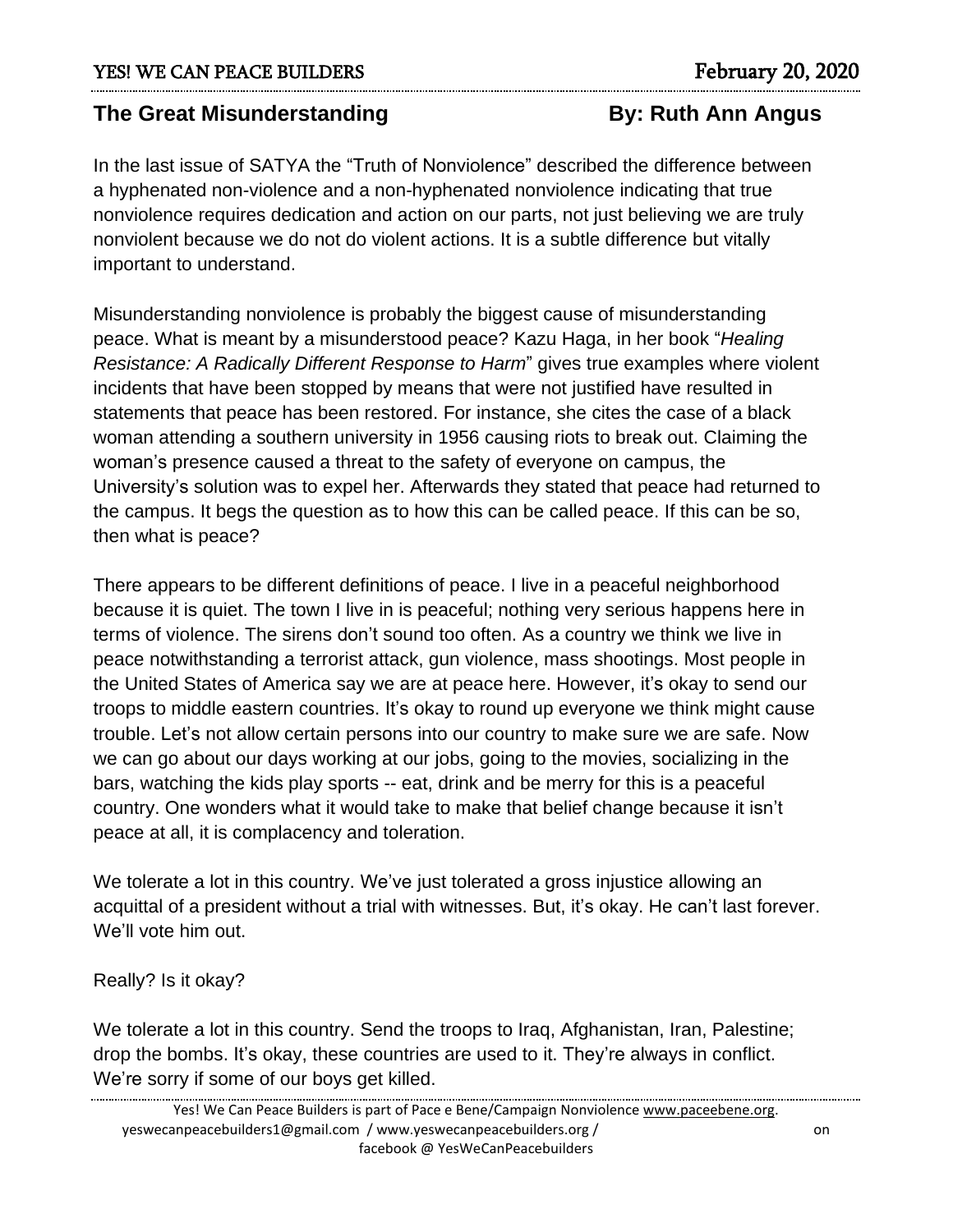Really? Is it okay?

We tolerate a lot in this country. So, they raised our taxes, us, the little people, the ones who work in the stores, the servers in the restaurants, the little manufacturing company, the insurance office, the medical clinic. Not the wealthy, us. We tolerate it. Well, what can we do? We must pay our income taxes, right?? It's okay, just a few less dollars in our pockets.

Really? Is it okay?

But we live in a peaceful country.

Haga tells us that Martin Luther King, Jr. said this is "a peace boiled down to stagnant complacency -- a peace that describes the absence of tension at the expense of justice." Haga goes on to say how we think of peace as calm and quiet and have pleasant imagery in our minds, like waves breaking on a shoreline, a forest glade, a sunset. She writes, "This can be as problematic as thinking nonviolence is about not being violent. I guarantee you that the moment after the atomic bomb was dropped on Hiroshima, things were really quiet."

We justify peace by marching off to war. Let's kill all the terrorists, then there will be peace. As Haga writes, "Let's just lock up all the protestors . . . '' all the bad people," then there will be peace. We settle for a negative peace. We do it nationally and we do it personally in our home lives, with our loved ones, in our churches and schools. Anything to just keep the peace. Ignore it all, hold it in, it will go away eventually. It's okay.

#### Really? Is it okay?

Revile complacency and toleration! Use true nonviolence (not hyphenated) to confront violence and injustice. Do real peace building. March in the streets for justice sake. Hold those difficult conversations with family and friends. Perform acts of resistance. Disturb the peace? As Haga sums it up, "We cannot disturb something that does not exist in the first place." Do the difficult, hard work of nonviolence and social change. "We are not disturbing the peace. We are fighting for it."

*You can read Kazu Haga's article "Why We Need to Move Closer to King's Understanding of Nonviolence" at www.wagingnonvioolence.org or in the book "Healing Resistance: A Radically Different Response to Harm" published by Parallax Press.*